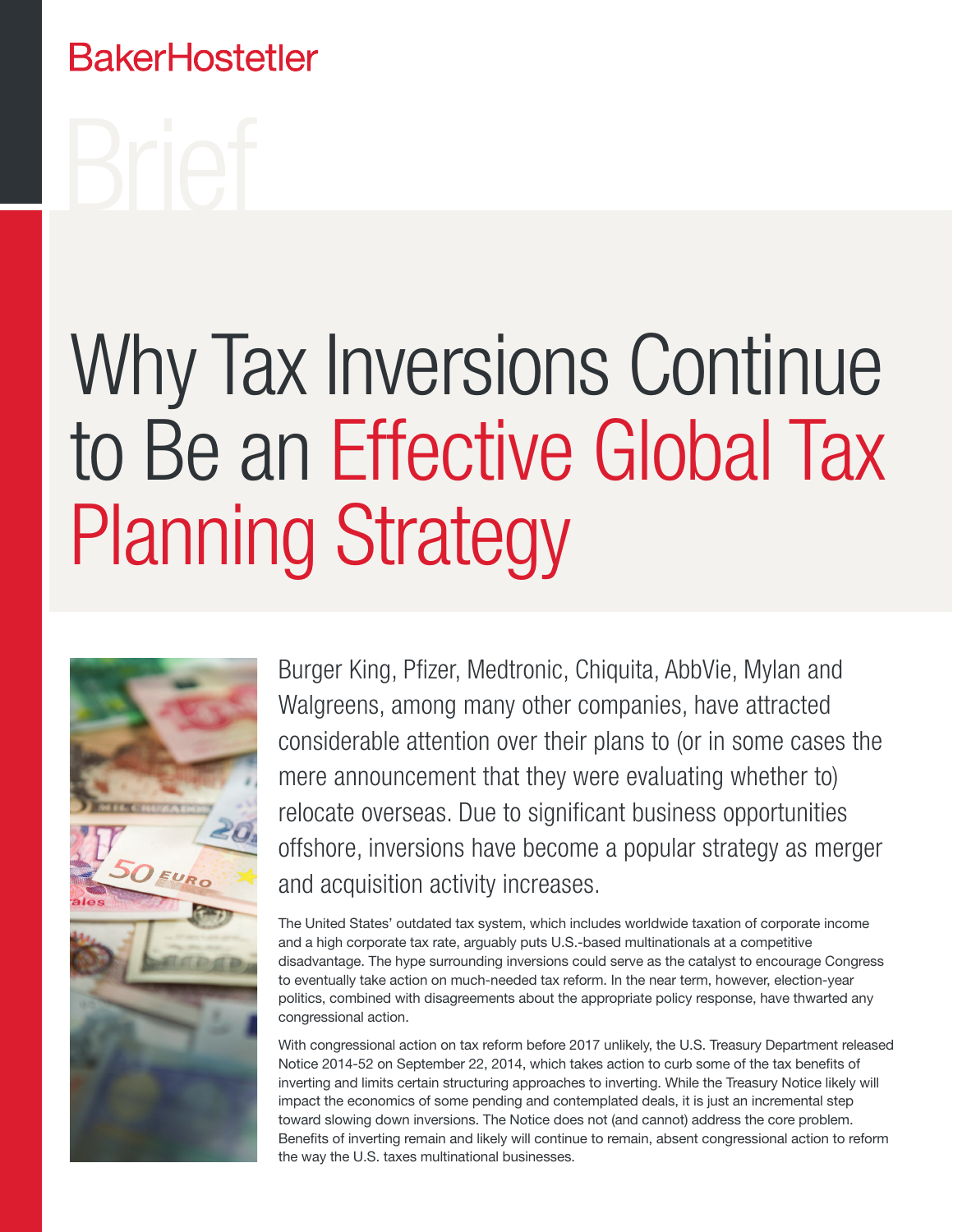### The Benefits of Tax Inversions

### What is an inversion?

An inversion is a transaction that results in an existing U.S. company becoming a foreign company or becoming a subsidiary of a foreign parent. Historically, inversions involved U.S. companies redomiciling to tax havens. Since the enactment of anti-inversion legislation in 2004, however, inversions generally have involved a merger between a U.S.-based multinational and a foreign company, creating a new parent company located in a foreign jurisdiction. The transaction allows the U.S. company to become foreign-owned, even if all executives remain in the U.S.

### Why do companies invert?

An inversion can lead to meaningful tax synergies, driving down the effective tax rate of the combined entity. By creating or combining to form a foreign parent, the companies reduce their tax liabilities. Some inversions result from a U.S.-based corporation purchasing a foreign competitor, often paying a premium reflective of the resulting inversion benefits. In other cases, U.S.-based companies are targeted by foreign-based corporations in a position to pay a premium reflective of the tax benefits that result from the U.S.-based target no longer being headquartered in the U.S.A.

### How do the tax benefits of inversions manifest themselves?

Tax benefits are one among several "synergies" that can be identified in a cross-border merger. The tax synergy can be quantified and frequently becomes part of the acquisition currency for the transaction. Most of the inversion transactions to date have involved the payment of premiums to the foreign target shareholders, with the tax synergies contributing to the premium. The effective tax rate of inverted companies is considerably lower after the inversion, which provides shareholder value.

### Where do companies generally go when they invert?

Companies frequently (but not exclusively) relocate to European jurisdictions such as Ireland, the Netherlands and the United Kingdom due to their territorial tax systems and competitive tax rates. Business drivers, such as the existence of plants and operations, can also help narrow the choice of jurisdiction.

### **Benefits**

The U.S. has the highest effective corporate tax rate in the world. The ability of an inverted company to earn or shift income outside the U.S. tax net creates a benefit and is a driver for inverting. There are three basic tax benefits of inverting:

**Territorial Corporate Tax and Reduced Rate: Most jurisdictions** around the world have a territorial tax system under which income earned outside the parent company's jurisdiction is taxed in only limited circumstances. Inverted companies benefit from a territorial regime and typically grow their foreign operations out from under the U.S. worldwide tax net.

Access Trapped Cash: As a result of being outside the U.S. worldwide tax system, inverted companies can access cash trapped offshore without incurring significant tax and can deploy offshore cash more efficiently or distribute it to their shareholders. This access to cash trapped offshore can also have financial accounting benefits.

**Earnings Stripping:** Inverted companies can reduce the amount of income subject to tax in the U.S. by introducing debt into the U.S. companies, giving rise to interest deductions and reducing the effective tax rate paid on their U.S. income.

### **Costs**

A number of tax considerations must be taken into account in connection with an inversion transaction:

If the historic shareholders of the U.S. entity take back 50 percent or more of the stock of the new foreign parent, the transaction may be taxable to the shareholders.

If the historic shareholders of the U.S. entity take back at least 60 percent and less than 80 percent of the stock of the new foreign parent and the company does not have substantial business activities in the foreign parent's jurisdiction, the utilization of certain tax attributes (such as losses and credits) is limited for 10 years, which could impact the ability to move foreign operations out from under the U.S.A. 15 percent excise tax on certain stock-based compensation of insiders also applies.

If the historic shareholders of the U.S. entity take back 80 percent or more of the stock of the new foreign parent and the company does not have substantial business activities in the jurisdiction of the foreign parent, the resulting foreign parent is treated as a U.S. company for tax purposes—in other words, the inversion fails.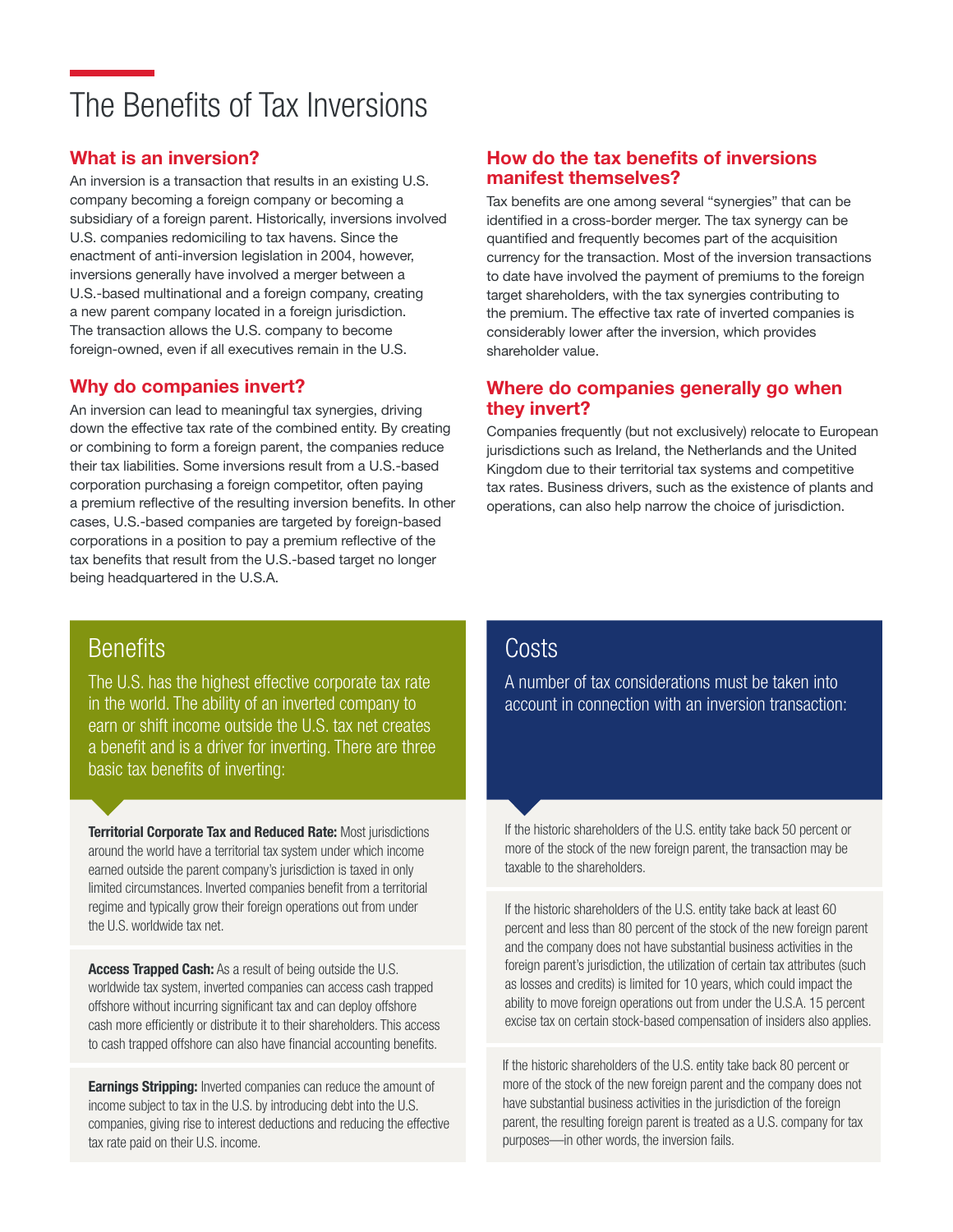### Treasury's Efforts to Limit Tax Inversions

On September 22, 2014, Treasury released Notice 2014-52 to address certain tax benefits of inverting and structuring approaches. In particular, and as is relevant to several pending transactions, Treasury will issue regulations limiting an inverted company's ability to access trapped cash. The guidance will also tighten the existing anti-inversion rules to address specific transactions, making it more difficult in those situations to avoid "failing" the 60 percent and 80 percent thresholds. These new rules will apply to inversions completed on or after September 22, 2014—not retroactively to completed inversions.

Notably, the Notice does not provide specific rules dealing with earnings stripping, although it does state that Treasury is considering future guidance to address earnings stripping. Further, the Notice indicates that such guidance will apply prospectively except with respect to already-inverted companies, in which case, as for the rest of the Notice, the effective date would be September 22, 2014. This indicates that any future guidance may not be limited to inverted companies and may represent generally applicable rules addressing "base erosion and profit shifting."

### How does the Notice affect repatriation and access to trapped cash?

Under the U.S. worldwide tax system, a U.S. parent company is not subject to current taxation on the active earnings of its controlled foreign subsidiaries ("controlled foreign corporations," or CFCs) but is subject to tax when the CFCs repatriate the earnings—this is referred to as "deferral." The U.S. tax serves as a disincentive to repatriate foreign earnings.

For inversions completed prior to the effective date of the Notice, after the U.S. group became owned by a new foreign parent, the cash and assets accumulated offshore by the CFCs could be accessed by the foreign parent and foreign sister companies under the foreign parent through loans or equity investments "hopscotching" the U.S. parent, joint venture investments or certain cross-chain sales. In addition, the new foreign parent could transfer assets to the CFCs in exchange for a sufficient interest to give the foreign parent control of the foreign subsidiary. Consequently, the foreign subsidiary would no longer be subject to the "anti-deferral" rules applicable to CFCs, meaning its U.S. parent could no longer be taxed on certain passive income of the CFCs.

The Notice provides several rules that limit the new foreign parent's ability to access the cash of the CFCs without incurring U.S. tax or its ability to avoid the application of the anti-deferral rules. The first and second rules would apply to an inverted U.S. company in which former shareholders own at least 60 percent but less than 80 percent of the new foreign parent. Under the first rule, a debt or stock investment by a CFC in the new foreign parent or a foreign sister company during the 10 years following the inversion would cause the inverted U.S. company to recognize a taxable constructive dividend up to the amount of the loan or equity investment.

Second, the Notice addresses specified "decontrolling" transactions, among others, involving CFCs of the inverted U.S. company. As an example of a decontrolling transaction, after an inversion, the new foreign parent could make a stock investment in a foreign subsidiary of the inverted domestic company such that the new foreign parent owned 50 percent or more of the stock of the foreign subsidiary. Absent the Notice, the foreign subsidiary would cease to constitute a CFC and would therefore cease to be subject to the anti-deferral rules, and the foreign subsidiary's cash could be accessed without triggering U.S. tax liability. Under the new rules, specified transactions occurring within 10 years following the inversion will be recast so that the foreign subsidiary will remain a CFC and will remain subject to anti-deferral rules.

Finally, the guidance precludes a specific method of accessing CFC cash through an intragroup sale of stock. Absent the new rules, if after an inversion the new foreign parent sold stock of the inverted U.S. company to one of its CFCs, the CFC could be treated as paying a dividend directly to the new foreign parent, and the constructive dividend would not be subject to U.S. tax. Under the new rules, the CFC will not be treated as paying a dividend to the new foreign parent, and the CFC's earnings will remain at the level of the CFC and subject to U.S. tax.

### How does the Notice impact inversion structuring techniques?

The Notice also would tighten the existing anti-inversion rules, making it more difficult for the new foreign parent to avoid failing the 80 percent and 60 percent thresholds. Generally, under the existing rules, failing the 80 percent or 60 percent threshold can be avoided if the value of the foreign merger partner exceeds 20 percent or 40 percent, respectively, of the value of the new foreign parent after the inversion. Under the new rules, first, if 50 percent or more of the assets of the foreign merger partner are "passive" assets, such as cash or marketable securities, the value of the passive assets will not be taken into account in applying the 80 percent and 60 percent tests.

Second, extraordinary "skinny down" distributions by the inverting U.S. company made within the three years preceding the inversion will not be taken into account in determining the inverted company's value for purposes of applying the 80 percent and 60 percent tests. Such distributions also would not be taken into account for purposes of determining the taxability of any U.S. shareholders of the inverted U.S. company in connection with the inversion. Distributions for these purposes would not be limited to distributions that are treated as dividends and would include distributions of subsidiaries in spin-offs occurring within the three-year period. Finally, socalled spin versions, in which a part of a U.S. company is spun off in connection with an inversion, would be precluded.